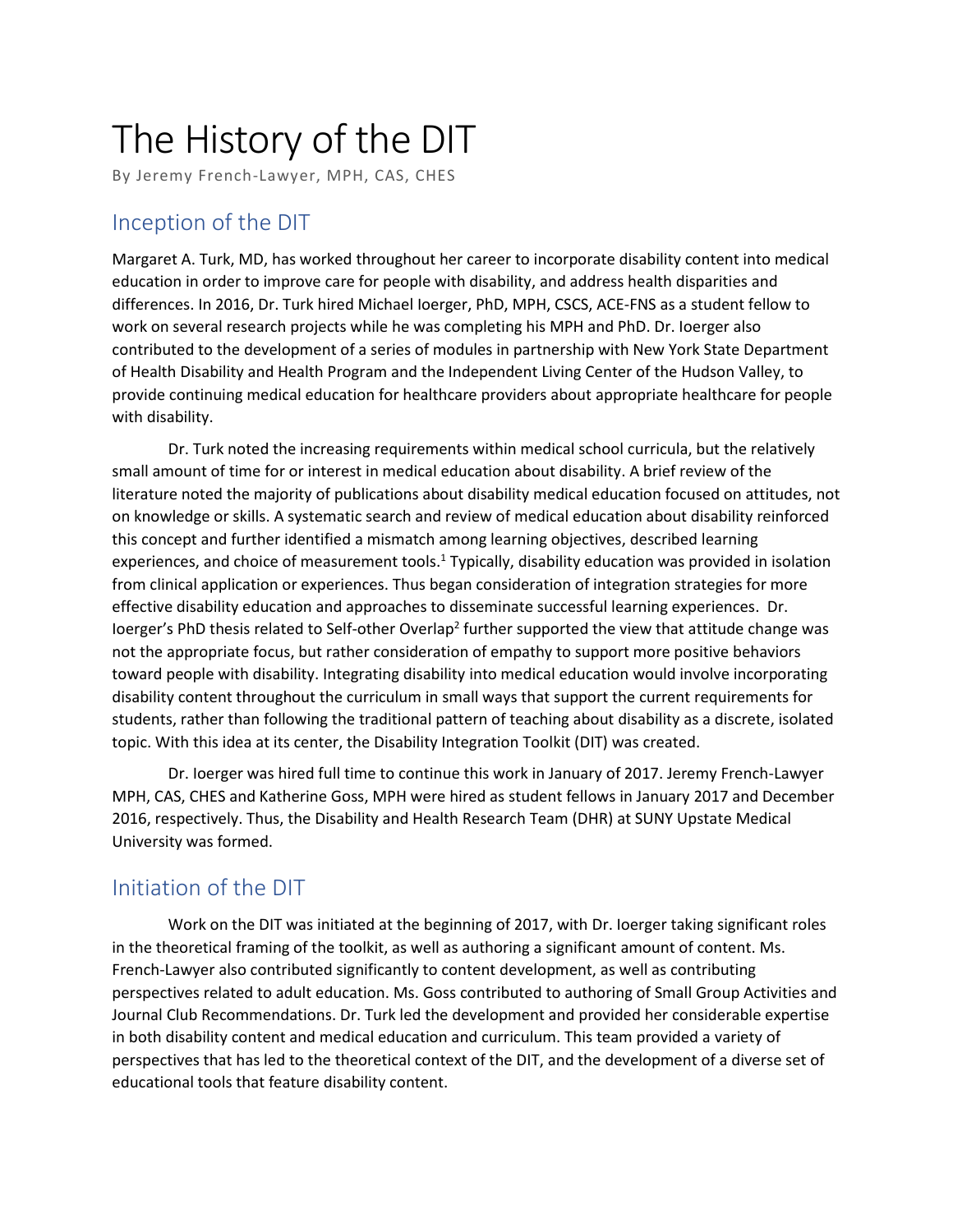A webpage was created and hosted on the SUNY Upstate Medical University website in September, 2017. This page includes information about the DHR team, additional resources, information for collaborators, and, of course, the educational activities that make up the DIT. This content is published under a Creative Commons Attribution-NonCommercial 4.0 International (CC BY-NC 4.0) license which allows for open access non-commercial use of the content, with or without changes, with credit to the authors.

Two small group activities were initially completed, *Respectful Communication* in October 2017 and *Spinal Cord Injury (SCI) and Pregnancy Discussion* in September 2018. Several Journal Club Activities were also completed in October of 2017, *Accessibility of Medical Equipment*, *Defining Disability*, *Disability in Primary Care*, and *Rural Residents with Disability*.

In 2017, early in the formation of the DIT, a need for a peer review process was recognized. The DIT Peer Review process was developed by Dr. Ioerger and Ms. French-Lawyer to provide independent feedback from clinical and education experts on the content, instructional design, and integration of the DIT activities. This process also helps to ensure that content is accurate and up to date. For more information, please visit Our Team and Process [\(Link\)](https://www.upstate.edu/pmr/education/toolkit/team_process.php) or review the *Disability Integration Toolkit Technical Guide* on the Resources for Collaborators page [\(Link\)](https://www.upstate.edu/pmr/education/toolkit/collaborators.php).



## Partnerships and Participants

The DHR began a partnership with the Association of Academic Physiatrists (AAP) in 2018 to support the implementation of the DIT on a national scale. The Medical Student Education Council had an interest in the concept and began working on the DIT. The AAP sent out the first call for participants to its members in 2018 and received several responses from individuals interested in creating tools for the DIT. The first activity from an author from this call for participants, *Defining Disability TED Talk,* was published in January 2019, after going through the triage process, revisions, and peer review process.

In 2019 a Subcommittee of the Education Committee of the AAP was established to specifically focus on the Disability Integration Toolkit. This committee continues to recruit participants, disseminate information about the DIT and support DIT development.

As of January 2020, there were DIT authors from four institutions, reviewers from ten institutions, and two major partnering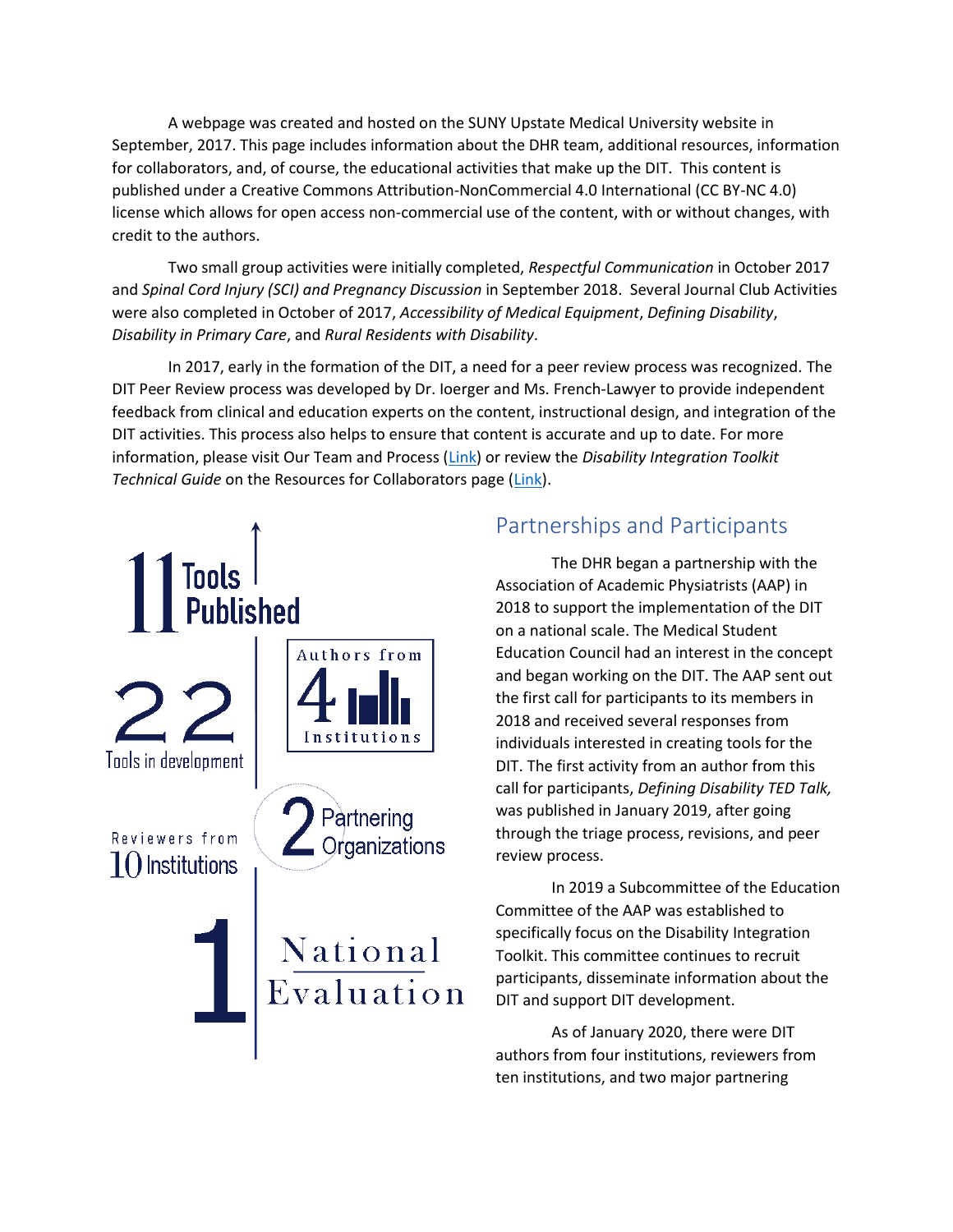organizations. These numbers are anticipated to continue growing as the DIT is disseminated and implemented nationally.

#### Dissemination and Evaluation

Rigorous evaluation is an important aspect of the DIT.<sup>1</sup> The *DIT Evaluation Matrix* was written by Dr. Ioerger in 2019 after an initial pilot evaluation in 2018, in order to provide a comprehensive and systematic evaluation of the DIT. This evaluation matrix emphasizes knowledge and self-efficacy, and is based on a pretest, posttest, and longitudinal follow-up structure. For more information, please review the information about evaluation on the Our Team and Process page [\(Link\)](https://www.upstate.edu/pmr/education/toolkit/team_process.php).

The DIT has been implemented at SUNY Upstate on a small scale with the PMR Interest Group and with the AAP's Medical Student Summer Clinical Externship for over two years. Pilot evaluations have also been completed as a part of this implementation. Results from the 2019 MSSCE pilot evaluation, as well as a poster describing the DIT development process, are being presented by Ms. French-Lawyer at ISPRM 2020.

The first evaluation of the DIT at another university led by an Evaluation Coordinator began in 2019 and is anticipated to end in spring of 2020. This evaluation was implemented at University of Alabama with Alexandra Fry, MD working as Evaluation Coordinator, and Jeremy French-Lawyer providing technical support. This initial evaluation provides a model for implementation of evaluation at other institutions in future.



## Ongoing Work of the DIT

The Clinical Rotation Companion Module: Pediatrics was completed in November 2017, and was revised in October 2018. The Pediatrics Module was created through a series of strong collaborations with experts from different fields. The *Pre-participation Participation Exam Module* is almost complete as of February 2020, and is undergoing the peer review process. Articulate software, which allows for the creation of high-quality, interactive modules that can be posted to the internet, was purchased in September 2018 to support the creation of these interactive modules.

Several other projects have continued to grow the DIT. Instructions for Journal Club Activities were added to the toolkit in in March 2019, and the *Community Resource Activity* was posted in January 2020. In addition to the *Pre-participation Participation Exam Module* an additional module focusing on physical activity is also in progress. There is also an ethics case that is nearing completion, and is under revision in the peer review process. In total, eleven tools have been published to the DIT to date, not including these in progress educational activities. A sustainability plan is being developed that includes a